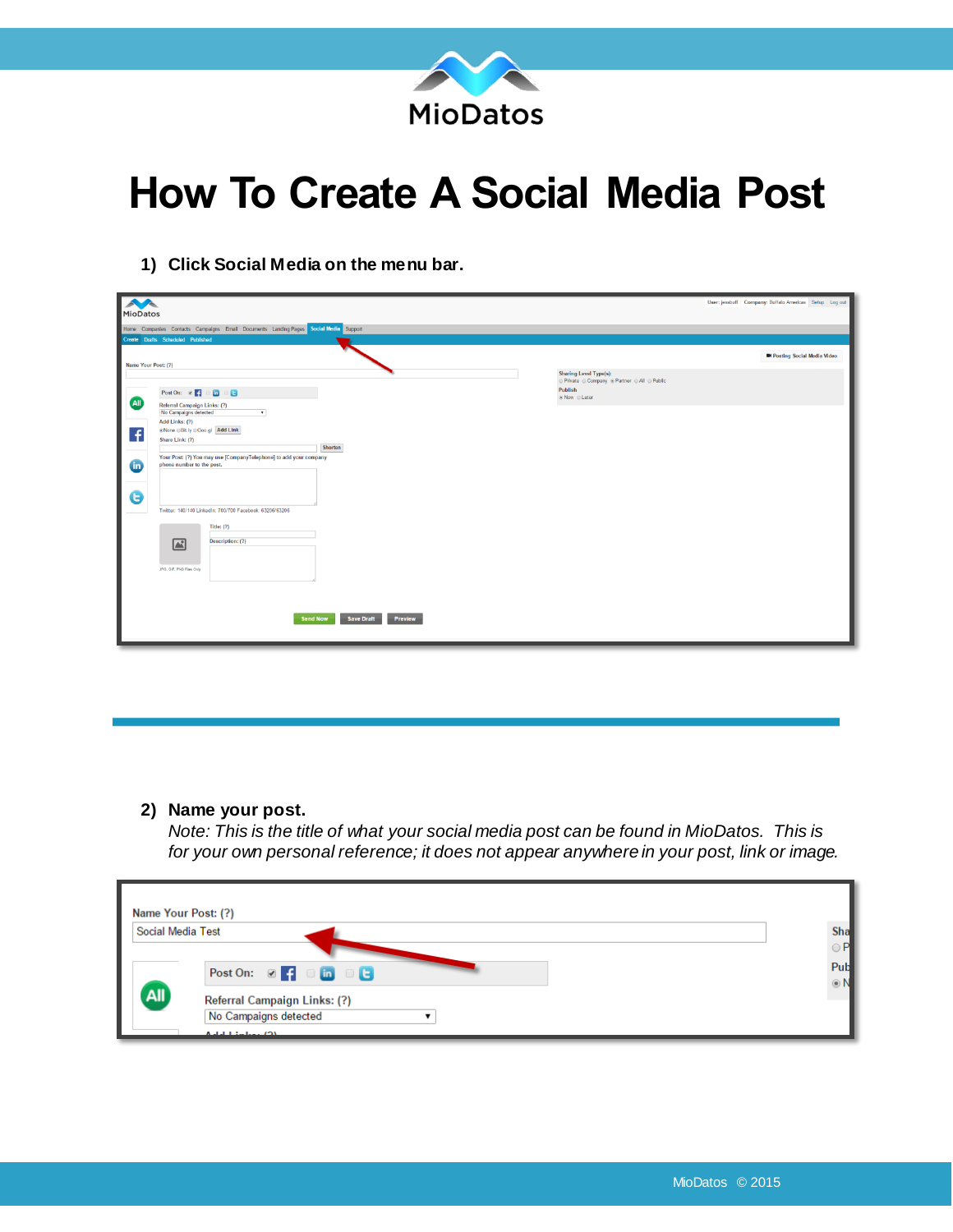

## **3) Choose which platforms your social media post will be used on.**

*Note: To use the All function, you must have all social media accounts connected to MioDatos. Otherwise, you will only be able to create a post for the specific platforms you have connected. You can choose to create your post in the All tab, or in the designated platform tab.* 

|           | Post On: $\Box$ $\Box$ $\Box$ $\Box$ $\Box$ $\Box$                                                      |                |
|-----------|---------------------------------------------------------------------------------------------------------|----------------|
| All       | Referral Campaign L<br>(?)<br>No Campaigns detected.                                                    |                |
|           | Add Links: (?)<br><b>Add Link</b><br>©None ⊙Bit.ly ⊖Goo.gl                                              |                |
| -6        | Share Link: (?)                                                                                         | <b>Shorten</b> |
| <u>in</u> | <b>You</b><br>Fost: (?) You may use [CompanyTelephone] to add your company<br>phone number to the post. |                |
|           |                                                                                                         |                |
| E         |                                                                                                         |                |
|           | Twitter: 140/140 LinkedIn: 700/700 Facebook: 63206/63206                                                |                |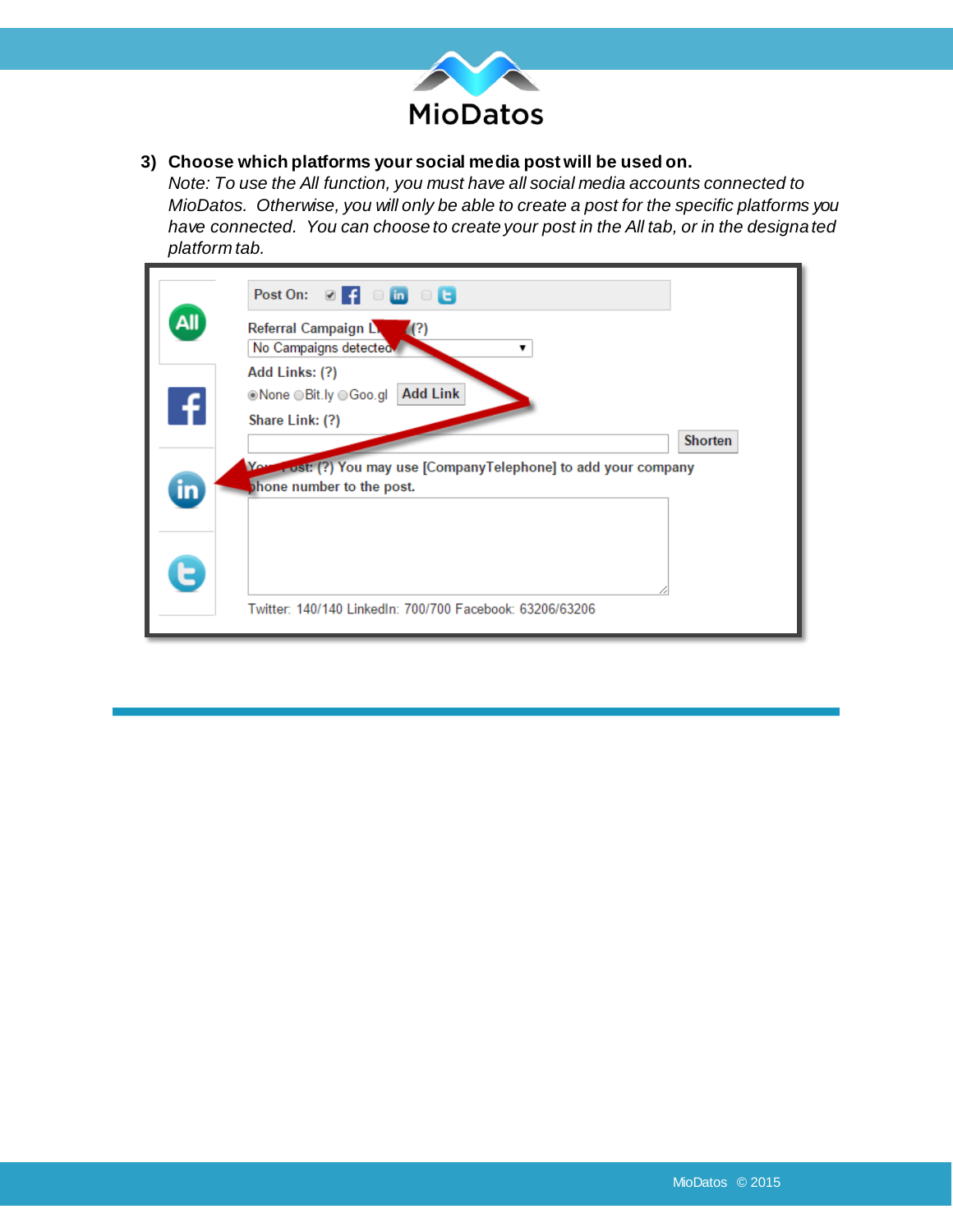

**4) Add a link to your post. If your link is long, you can click the shorten button to shorten it to a Bit.ly or Goo.gl link if desired. Once a link is added, an image will auto-populate from the website and appear in the image upload window. You have the option to either upload a new image, or use the suggested image.** 

| Share Link: (?)           |                                                                     |
|---------------------------|---------------------------------------------------------------------|
| http://www.miodatos.com   | <b>Shorten</b>                                                      |
|                           | Your Post: (?) You may use where any Telephone] to add your company |
| phone number to the post. |                                                                     |
|                           |                                                                     |
|                           |                                                                     |
|                           |                                                                     |
|                           | Twitter: 140/140 LinkedIn: 700/700 Facebook: 63206/63206            |
|                           | Title: $(?)$                                                        |
|                           | Suggestion: MioDatos   Create Referrals.<br>1,                      |
|                           | Description: (?)                                                    |
|                           |                                                                     |
|                           |                                                                     |
| JPG, GIF, PNG Files Only  |                                                                     |
| Suggestion:               | ggestion: MioDatos will help you improve                            |
| ute Referrals, Crow       |                                                                     |
|                           |                                                                     |
|                           |                                                                     |
|                           |                                                                     |
|                           | <b>Send Now</b><br><b>Save Draft</b><br><b>Preview</b>              |
| Use this image            |                                                                     |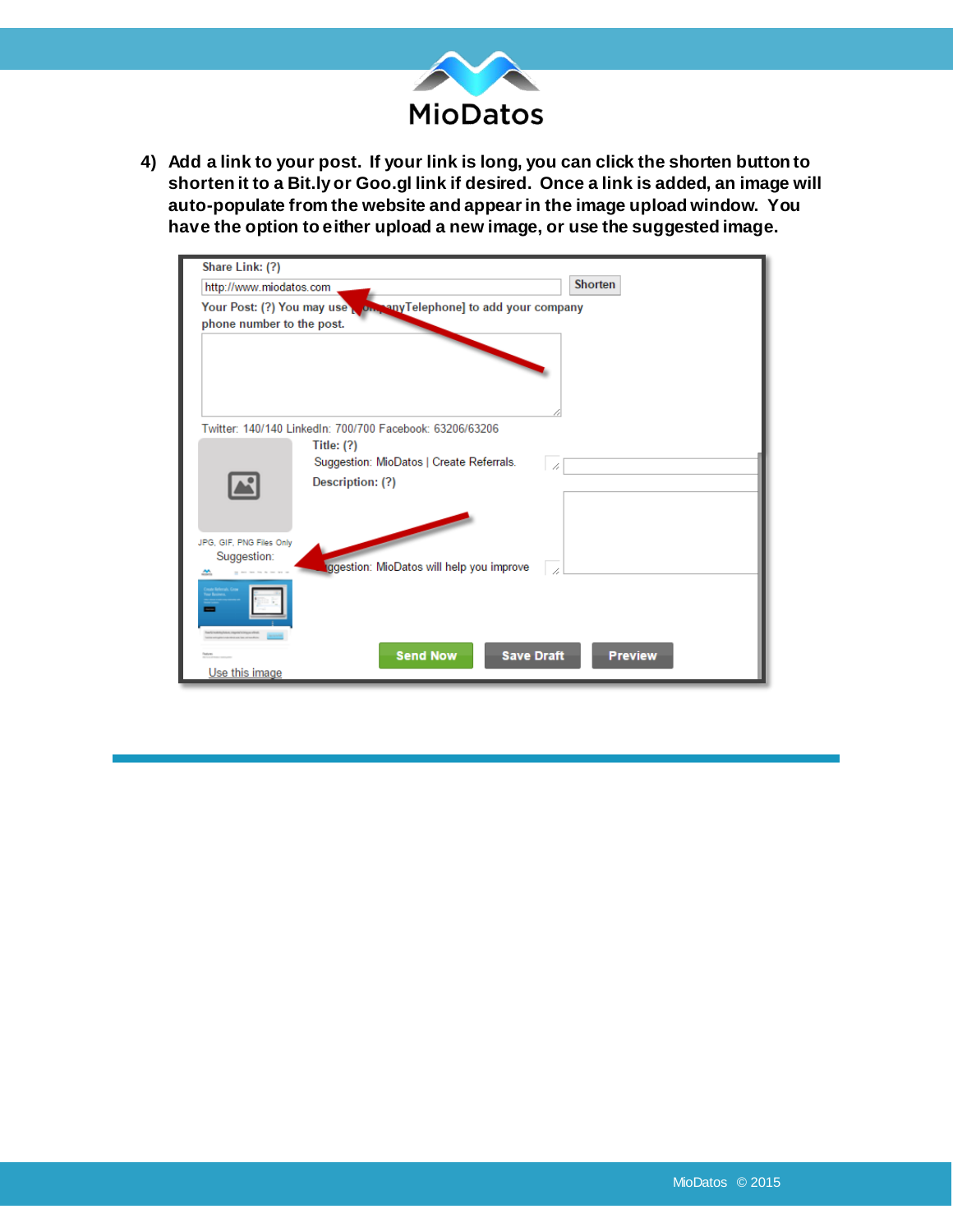

## **5) Enter the content you for your social media post in the Your Post section.**

*Note: You will need to pay attention to the character count, especially if you are creating a post in the All tab. Each social media platform allows for a different number of characters, so if you are using All to post to Facebook and Twitter, your post will be cut off at 140 characters on Twitter – even if you have entered more information. If you are concerned about post length and having to limit what you type for all platforms, it is a good idea to create your social media posts separately.*



| Your Post: (?) You may use [CompanyTelephone] to add your company<br>phone number to the post.                                                          |  |  |  |  |  |  |  |
|---------------------------------------------------------------------------------------------------------------------------------------------------------|--|--|--|--|--|--|--|
| This is a test post. This post will appear on your social media feed.<br>Make sure to include hashtags in order to help the visibility of your<br>post. |  |  |  |  |  |  |  |
| Witter: 0/140 LinkedIn: 553/700 Facebook: 63058/63205                                                                                                   |  |  |  |  |  |  |  |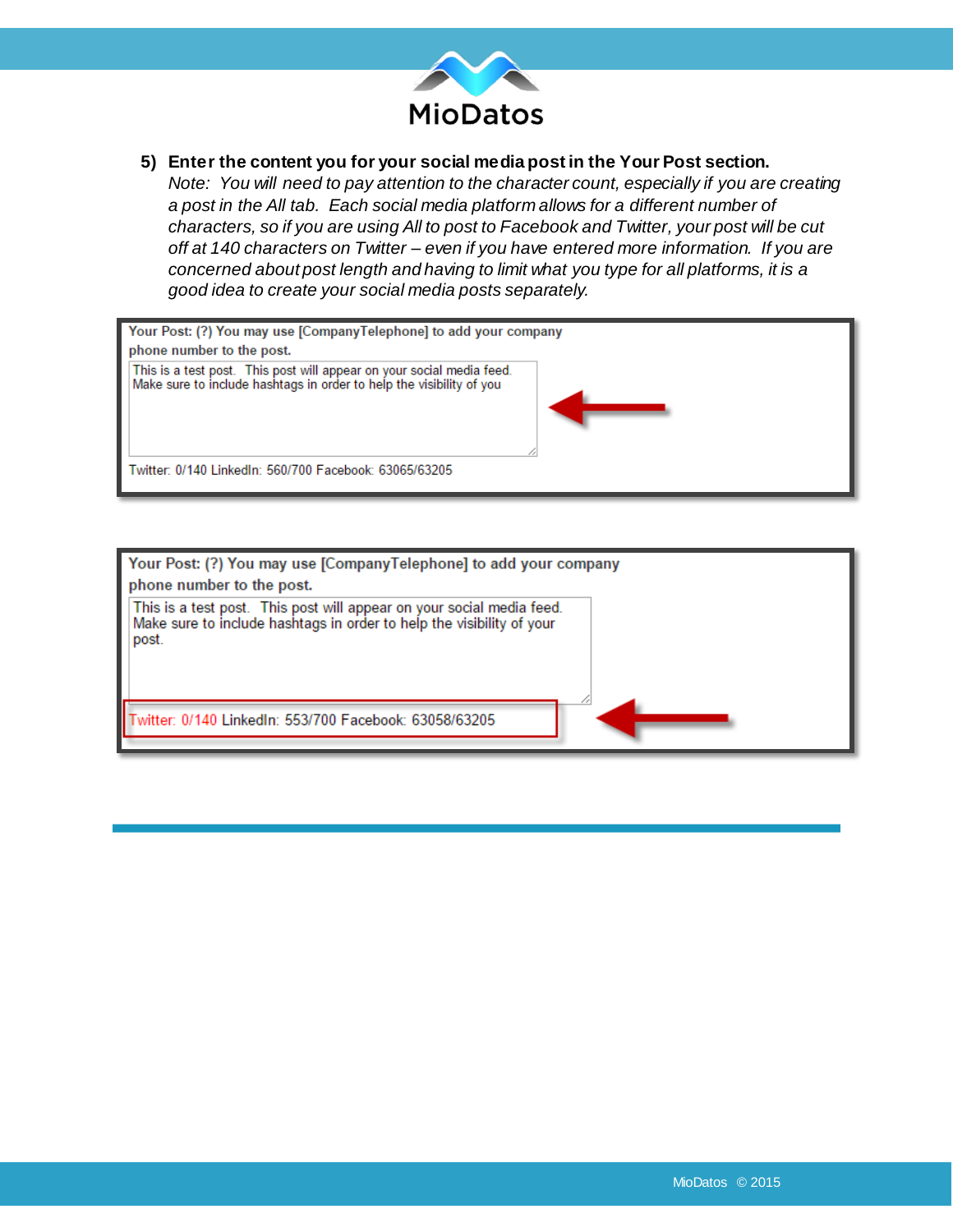

**6) Enter the title that will appear as your link title, and the text to appear underneath your link. MioDatos will offer suggestions that auto-populate based on alt-data pulled from the website, or you can add your own.** 

| <u>a.</u>                                                                                    | Title: $(?)$<br>Suggestion: MioDatos   Create Referrals.<br><b>MioDatos Test Post</b><br>Description: (?)<br><b>Testing Testing</b> |
|----------------------------------------------------------------------------------------------|-------------------------------------------------------------------------------------------------------------------------------------|
| JPG, GIF, PNG Files Only<br>Suggestion:<br>æ<br><b>Jean Arlenak, Crow</b><br><b>Basiness</b> | Suggestion: MioDatos will help you improve                                                                                          |

**7) Choose the privacy setting for your post, and the publishing schedule.**  *Note: If this post is to be used in a campaign, neither publishing setting applies. Simply click Save Draft at the bottom of the page.*

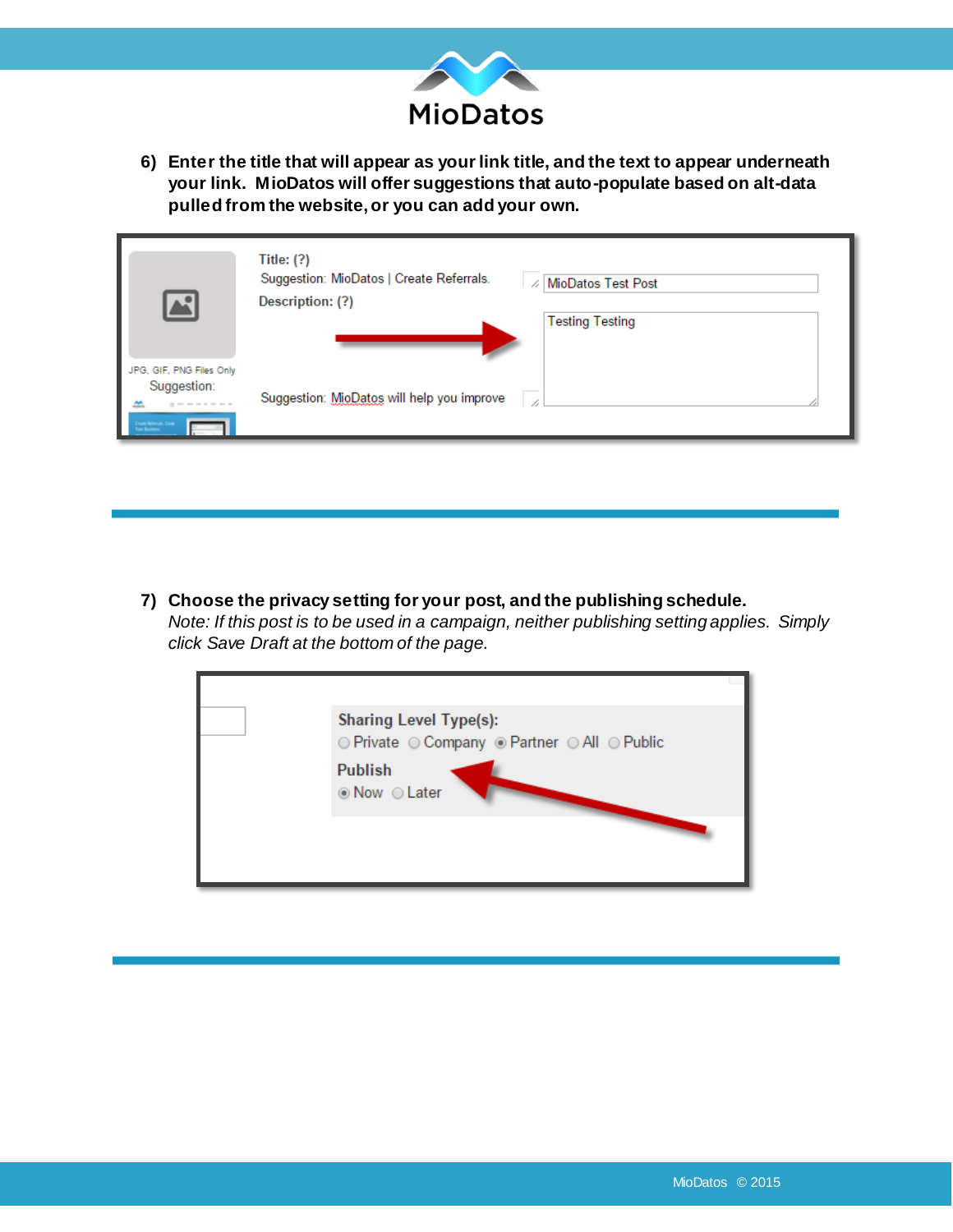

**8) If you choose to publish your post without adding it to a campaign, choose Now or Later. To publish the post after you are finished, choose Now. If Later is chosen, designate the date and time the post will be published, as well as whether or not this is a recurring post.** 

*Note: Recurring posts will publish the exact same post the number of times you designate.*

| <b>Publish</b><br>⊙ Now ⊙ Later      |                |                   |    |                                 |    |     |           |  |
|--------------------------------------|----------------|-------------------|----|---------------------------------|----|-----|-----------|--|
|                                      | Nov<br>$\circ$ |                   |    | 2015<br>$\pmb{\mathrm{v}}$<br>▼ |    |     | $\bullet$ |  |
|                                      | Su             | Mо                | Tu | We Th                           |    | Fr. | Sa        |  |
|                                      | $\perp$        | $\overline{2}$    | 3  | 4                               | 5  | 6   | $-7$      |  |
|                                      | 8              | 9                 | 10 | 11                              | 12 | 13  | 14        |  |
|                                      | 15             | 16                | 17 | 18                              | 19 | 20  | 21        |  |
|                                      | 22             | 23                | 24 | 25                              | 26 | 27  | 28        |  |
|                                      | 29             | 30                |    |                                 |    |     |           |  |
|                                      |                | Recurring Post?   |    |                                 |    |     |           |  |
|                                      |                | <b>How Often?</b> |    |                                 |    |     |           |  |
| Every Day                            |                |                   |    |                                 |    |     |           |  |
| How Many Times shall it be Repeated? |                |                   |    |                                 |    |     |           |  |
|                                      |                |                   |    |                                 |    |     |           |  |
| 1                                    |                |                   |    |                                 |    |     |           |  |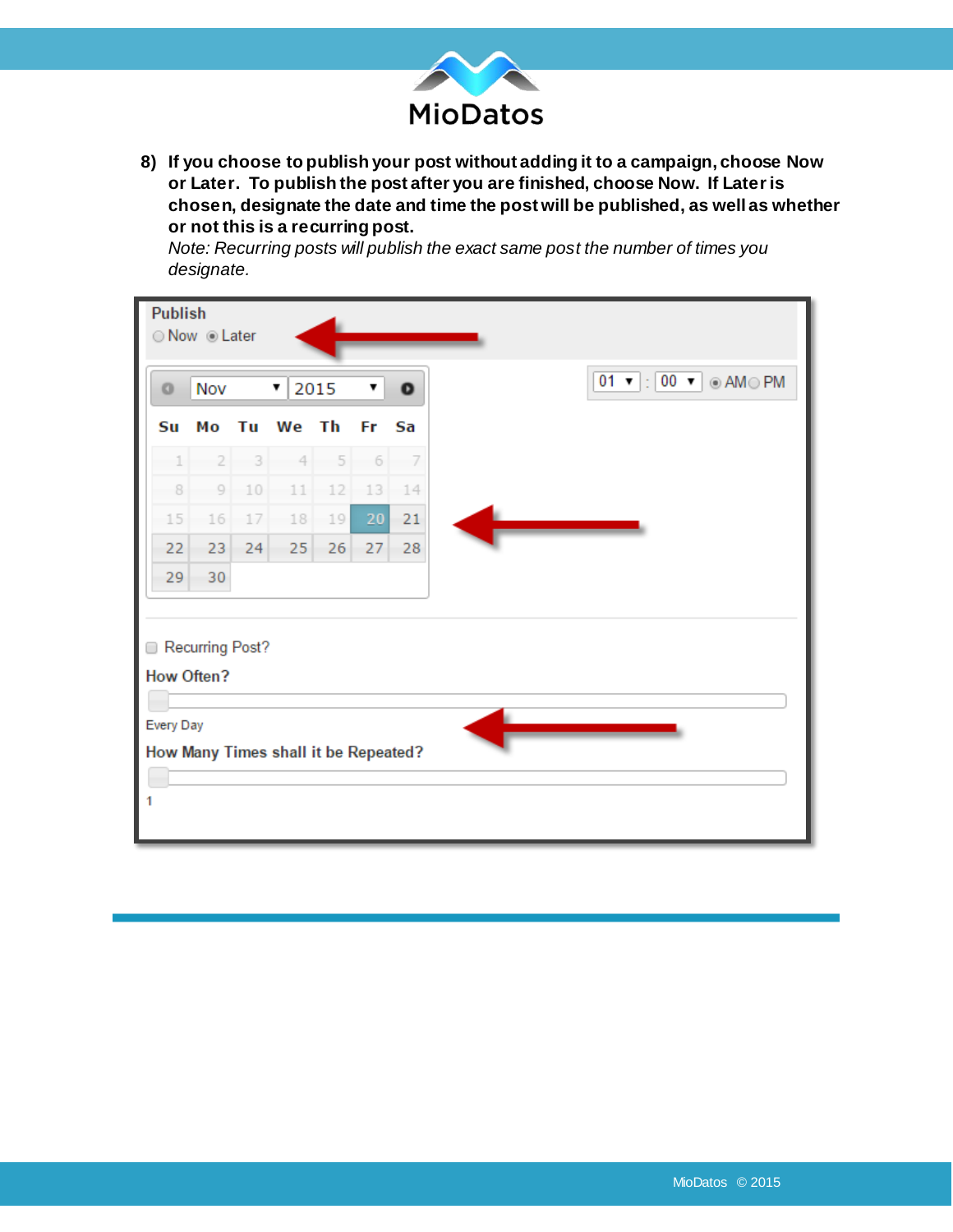

**9) Click the preview button to preview how your post will appear on each social media platform.**